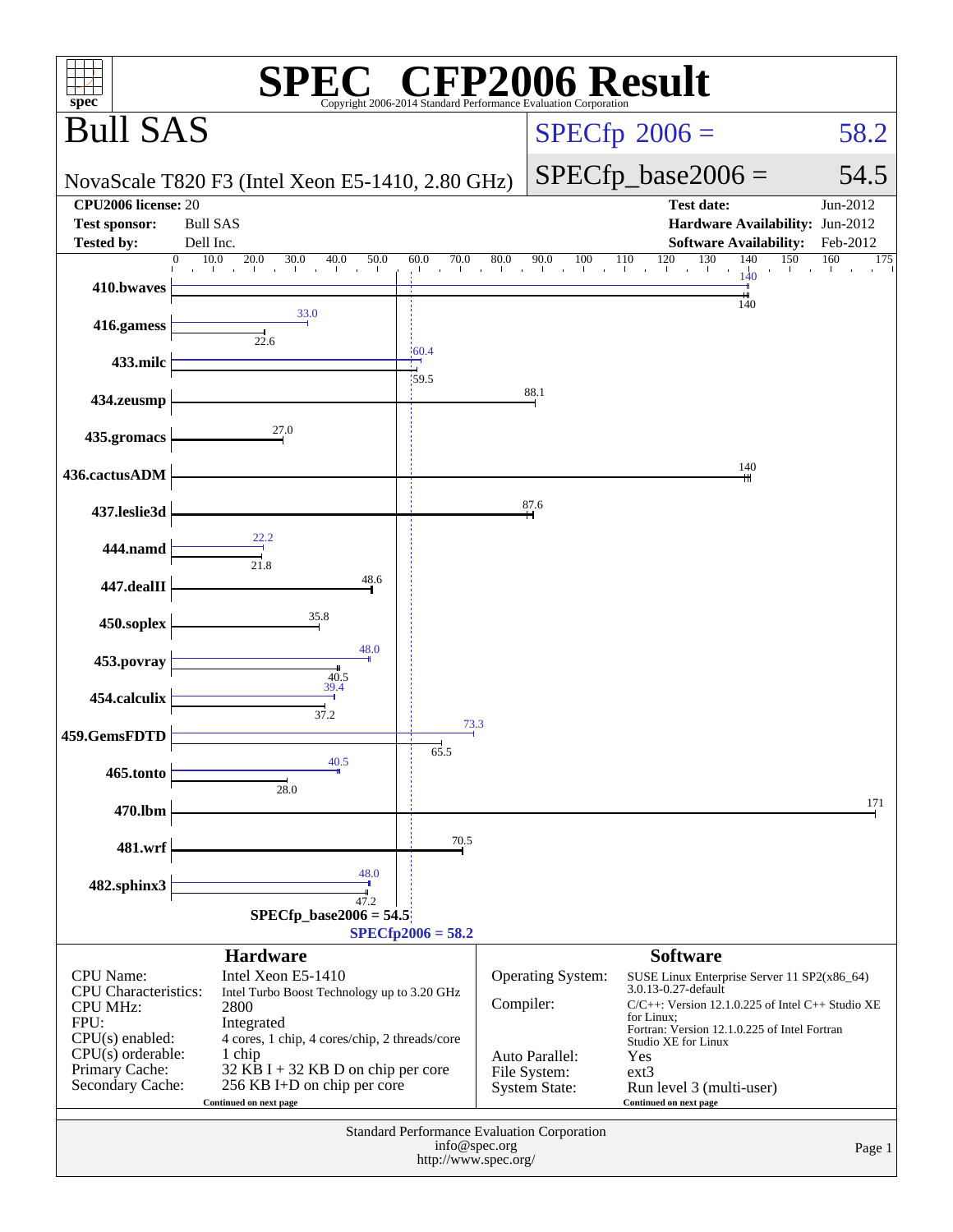| $spec^*$                                                |                                                                                                                       |                      |                                                                                                            |              |                       |              | <b>SPEC CFP2006 Result</b><br>Copyright 2006-2014 Standard Performance Evaluation Corporation            |                |                      |                               |                                 |              |
|---------------------------------------------------------|-----------------------------------------------------------------------------------------------------------------------|----------------------|------------------------------------------------------------------------------------------------------------|--------------|-----------------------|--------------|----------------------------------------------------------------------------------------------------------|----------------|----------------------|-------------------------------|---------------------------------|--------------|
| <b>Bull SAS</b>                                         |                                                                                                                       |                      |                                                                                                            |              |                       |              | $SPECfp2006 =$                                                                                           |                |                      |                               |                                 | 58.2         |
| NovaScale T820 F3 (Intel Xeon E5-1410, 2.80 GHz)        |                                                                                                                       |                      |                                                                                                            |              |                       |              |                                                                                                          |                | $SPECfp\_base2006 =$ |                               |                                 | 54.5         |
| CPU2006 license: 20                                     |                                                                                                                       |                      |                                                                                                            |              |                       |              |                                                                                                          |                | <b>Test date:</b>    |                               |                                 | Jun-2012     |
| <b>Test sponsor:</b>                                    | <b>Bull SAS</b>                                                                                                       |                      |                                                                                                            |              |                       |              |                                                                                                          |                |                      |                               | Hardware Availability: Jun-2012 |              |
| <b>Tested by:</b>                                       | Dell Inc.                                                                                                             |                      |                                                                                                            |              |                       |              |                                                                                                          |                |                      | <b>Software Availability:</b> |                                 | Feb-2012     |
| L3 Cache:<br>Other Cache:<br>Memory:<br>Disk Subsystem: |                                                                                                                       | None<br>at 1333 MHz) | 10 MB I+D on chip per chip<br>48 GB (6 x 8 GB 2Rx4 PC3-12800R-11, ECC, running<br>1 x 300 GB 15000 RPM SAS |              |                       |              | <b>Base Pointers:</b><br>Peak Pointers:<br>Other Software:                                               | 64-bit<br>None | 32/64-bit            |                               |                                 |              |
| Other Hardware:                                         |                                                                                                                       | None                 |                                                                                                            |              |                       |              |                                                                                                          |                |                      |                               |                                 |              |
|                                                         |                                                                                                                       |                      |                                                                                                            |              | <b>Results Table</b>  |              |                                                                                                          |                |                      |                               |                                 |              |
|                                                         |                                                                                                                       |                      | <b>Base</b>                                                                                                |              |                       |              |                                                                                                          |                | <b>Peak</b>          |                               |                                 |              |
| <b>Benchmark</b>                                        | <b>Seconds</b>                                                                                                        | <b>Ratio</b>         | <b>Seconds</b>                                                                                             | <b>Ratio</b> | <b>Seconds</b>        | <b>Ratio</b> | <b>Seconds</b>                                                                                           | <b>Ratio</b>   | <b>Seconds</b>       | <b>Ratio</b>                  | <b>Seconds</b>                  | <b>Ratio</b> |
| 410.bwaves                                              | 97.9                                                                                                                  | 139                  | 97.1                                                                                                       | 140          | 97.3                  | 140          | 97.3                                                                                                     | 140            | 97.1                 | 140                           | 97.1                            | <b>140</b>   |
| $416$ .gamess                                           | 864                                                                                                                   | 22.7                 | 866                                                                                                        | 22.6         | 873                   | 22.4         | 594                                                                                                      | 33.0           | 593                  | 33.0                          | 593                             | <b>33.0</b>  |
| $433$ .milc                                             | 154                                                                                                                   | 59.5                 | 154                                                                                                        | 59.5         | 154                   | 59.5         | 152                                                                                                      | 60.4           | <u>152</u>           | 60.4                          | 152                             | 60.4         |
| $434$ . zeusmp                                          | 103                                                                                                                   | 88.1                 | 103                                                                                                        | 88.3         | 103                   | 88.1         | 103                                                                                                      | 88.1           | 103                  | 88.3                          | <b>103</b>                      | 88.1         |
| 435.gromacs                                             | 265                                                                                                                   | 27.0                 | 264                                                                                                        | 27.0         | 264                   | 27.0         | 265                                                                                                      | 27.0           | 264                  | 27.0                          | 264                             | 27.0         |
| 436.cactusADM                                           | 85.9                                                                                                                  | 139                  | 85.5                                                                                                       | 140          | 85.1                  | 140          | 85.9                                                                                                     | 139            | 85.5                 | <b>140</b>                    | 85.1                            | 140          |
| 437.leslie3d                                            | 107                                                                                                                   | 87.8                 | 107                                                                                                        | 87.6         | 109                   | 86.2         | 107                                                                                                      | 87.8           | 107                  | 87.6                          | 109                             | 86.2         |
| 444.namd                                                | 367                                                                                                                   | 21.8                 | 367                                                                                                        | 21.9         | 367                   | 21.8         | 361                                                                                                      | 22.2           | 361                  | 22,2                          | 362                             | 22.2         |
| $ 447.\text{dealII}$                                    | 236                                                                                                                   | 48.4                 | 235                                                                                                        | 48.6         | 235                   | 48.6         | 236                                                                                                      | 48.4           | 235                  | 48.6                          | 235                             | 48.6         |
| $450$ .soplex                                           | 233                                                                                                                   | 35.8                 | 233                                                                                                        | 35.7         | 233                   | 35.8         | 233                                                                                                      | 35.8           | 233                  | 35.7                          | 233                             | 35.8         |
| $ 453$ . povray                                         | 131                                                                                                                   | 40.7                 | 132                                                                                                        | 40.5         | 133                   | 40.1         | 111                                                                                                      | 47.7           | <b>110</b>           | 48.2                          | 111                             | 48.0         |
| 454.calculix                                            | 222                                                                                                                   | 37.2                 | 221                                                                                                        | 37.3         | 222                   | 37.2         | 209                                                                                                      | 39.4           | 210                  | 39.3                          | 208                             | 39.6         |
| 459.GemsFDTD                                            | 162                                                                                                                   | 65.5                 | 162                                                                                                        | 65.5         | 162                   | 65.5         | 145                                                                                                      | <u>73.3</u>    | 145                  | 73.3                          | 145                             | 73.2         |
| $465$ .tonto                                            | 352                                                                                                                   | 27.9                 | 352                                                                                                        | 28.0         | 351                   | 28.0         | 241                                                                                                      | 40.8           | 245                  | 40.2                          | 243                             | 40.5         |
| 470.1bm                                                 | 80.4                                                                                                                  | 171                  | 80.4                                                                                                       | 171          | 80.4                  | 171          | 80.4                                                                                                     | 171            | 80.4                 | 171                           | 80.4                            | 171          |
| 481.wrf                                                 | 159                                                                                                                   | 70.4                 | 158                                                                                                        | 70.5         | 158                   | 70.6         | 159                                                                                                      | 70.4           | <b>158</b>           | 70.5                          | 158                             | 70.6         |
| $ 482.\mathrm{sphinx}$                                  | 414                                                                                                                   | 47.1                 | 413                                                                                                        | 47.2         | 410                   | 47.6         | 405                                                                                                      | 48.2           | 408                  | 47.8                          | 406                             | <b>48.0</b>  |
|                                                         |                                                                                                                       |                      |                                                                                                            |              |                       |              | Results appear in the order in which they were run. Bold underlined text indicates a median measurement. |                |                      |                               |                                 |              |
|                                                         |                                                                                                                       |                      |                                                                                                            |              |                       |              | <b>Operating System Notes</b>                                                                            |                |                      |                               |                                 |              |
|                                                         |                                                                                                                       |                      |                                                                                                            |              |                       |              | Stack size set to unlimited using "ulimit -s unlimited"                                                  |                |                      |                               |                                 |              |
|                                                         | BIOS configuration:<br>CPU Power Management set to Maximum Performance<br>Memory Frequency set to Maximum Performance |                      |                                                                                                            |              | <b>Platform Notes</b> |              |                                                                                                          |                |                      |                               |                                 |              |
|                                                         | Turbo Boost set to Enabled<br>C States/C1E set to Enabled                                                             |                      |                                                                                                            |              |                       |              |                                                                                                          |                |                      |                               |                                 |              |

 Sysinfo program /root/CPU2006-1.2/config/sysinfo.rev6800 \$Rev: 6800 \$ \$Date:: 2011-10-11 #\$ 6f2ebdff5032aaa42e583f96b07f99d3 running on linux-sxkz Sun Jun 10 00:50:08 2012

Continued on next page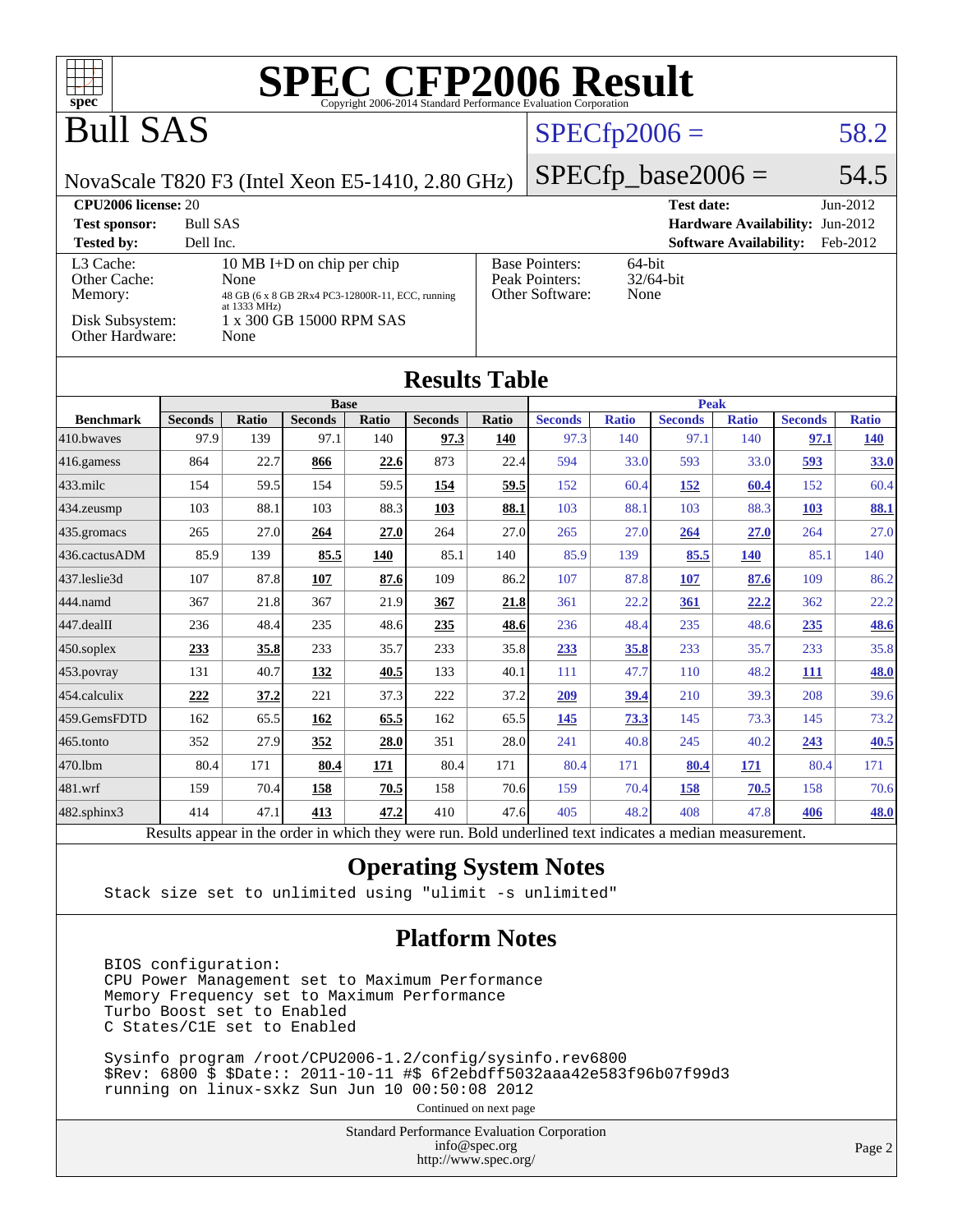| $spec^*$                                                         | <b>SPEC CFP2006 Result</b><br>Copyright 2006-2014 Standard Performance Evaluation Corporation                                                                                                                                                                                                                                                                                                                                                                                                                                                                                                                                                                                                                                                                                                                                                                                                                                                                                                                                                                                                                                                                                                                                                                                       |                                                                                       |                        |
|------------------------------------------------------------------|-------------------------------------------------------------------------------------------------------------------------------------------------------------------------------------------------------------------------------------------------------------------------------------------------------------------------------------------------------------------------------------------------------------------------------------------------------------------------------------------------------------------------------------------------------------------------------------------------------------------------------------------------------------------------------------------------------------------------------------------------------------------------------------------------------------------------------------------------------------------------------------------------------------------------------------------------------------------------------------------------------------------------------------------------------------------------------------------------------------------------------------------------------------------------------------------------------------------------------------------------------------------------------------|---------------------------------------------------------------------------------------|------------------------|
| <b>Bull SAS</b>                                                  |                                                                                                                                                                                                                                                                                                                                                                                                                                                                                                                                                                                                                                                                                                                                                                                                                                                                                                                                                                                                                                                                                                                                                                                                                                                                                     | $SPECfp2006 =$                                                                        | 58.2                   |
|                                                                  | NovaScale T820 F3 (Intel Xeon E5-1410, 2.80 GHz)                                                                                                                                                                                                                                                                                                                                                                                                                                                                                                                                                                                                                                                                                                                                                                                                                                                                                                                                                                                                                                                                                                                                                                                                                                    | $SPECfp\_base2006 =$                                                                  | 54.5                   |
| CPU2006 license: 20<br><b>Test sponsor:</b><br><b>Tested by:</b> | <b>Bull SAS</b><br>Dell Inc.                                                                                                                                                                                                                                                                                                                                                                                                                                                                                                                                                                                                                                                                                                                                                                                                                                                                                                                                                                                                                                                                                                                                                                                                                                                        | <b>Test date:</b><br>Hardware Availability: Jun-2012<br><b>Software Availability:</b> | $Jun-2012$<br>Feb-2012 |
|                                                                  | <b>Platform Notes (Continued)</b>                                                                                                                                                                                                                                                                                                                                                                                                                                                                                                                                                                                                                                                                                                                                                                                                                                                                                                                                                                                                                                                                                                                                                                                                                                                   |                                                                                       |                        |
| uname $-a$ :                                                     | This section contains SUT (System Under Test) info as seen by<br>some common utilities. To remove or add to this section, see:<br>http://www.spec.org/cpu2006/Docs/config.html#sysinfo<br>From /proc/cpuinfo<br>model name: $Intel(R)$ Xeon(R) CPU E5-1410 0 @ 2.80GHz<br>1 "physical id"s (chips)<br>8 "processors"<br>cores, siblings (Caution: counting these is hw and system dependent. The<br>following excerpts from /proc/cpuinfo might not be reliable. Use with<br>caution.)<br>cpu cores : 4<br>siblings : 8<br>physical 0: cores 0 1 2 3<br>cache size : 10240 KB<br>From /proc/meminfo<br>MemTotal:<br>49348896 kB<br>HugePages_Total:<br>0<br>Hugepagesize:<br>2048 kB<br>/usr/bin/lsb_release -d<br>SUSE Linux Enterprise Server 11 (x86_64)<br>From /etc/*release* /etc/*version*<br>SuSE-release:<br>SUSE Linux Enterprise Server 11 (x86_64)<br>$VERSION = 11$<br>PATCHLEVEL = 2<br>Linux linux-sxkz 3.0.13-0.27-default #1 SMP Wed Feb 15 13:33:49 UTC 2012<br>(d73692b) x86_64 x86_64 x86_64 GNU/Linux<br>run-level 3 Jun 7 18:57 last=S<br>SPEC is set to: /root/CPU2006-1.2<br>Filesystem<br>Type Size Used Avail Use% Mounted on<br>/dev/sda2<br>ext3 271G<br>40G 218G 16% /<br>Additional information from dmidecode:<br>(End of data from sysinfo program) |                                                                                       |                        |
|                                                                  | <b>General Notes</b>                                                                                                                                                                                                                                                                                                                                                                                                                                                                                                                                                                                                                                                                                                                                                                                                                                                                                                                                                                                                                                                                                                                                                                                                                                                                |                                                                                       |                        |
|                                                                  | Environment variables set by runspec before the start of the run:<br>KMP_AFFINITY = "granularity=fine, scatter"<br>LD_LIBRARY_PATH = "/root/CPU2006-1.2/libs/32:/root/CPU2006-1.2/libs/64"<br>OMP_NUM_THREADS = "8"                                                                                                                                                                                                                                                                                                                                                                                                                                                                                                                                                                                                                                                                                                                                                                                                                                                                                                                                                                                                                                                                 |                                                                                       |                        |

Continued on next page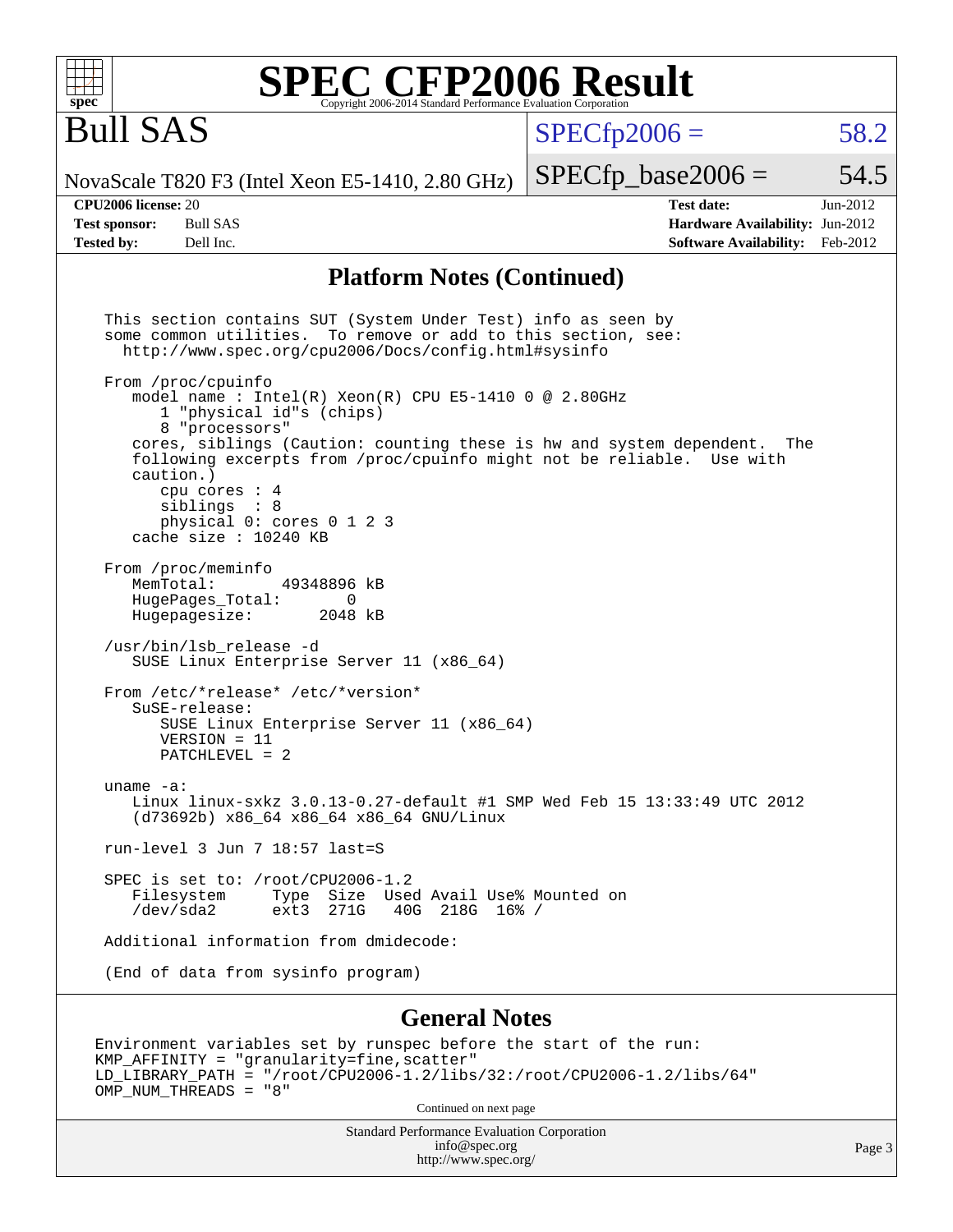

# **[SPEC CFP2006 Result](http://www.spec.org/auto/cpu2006/Docs/result-fields.html#SPECCFP2006Result)**

# Bull SAS

 $SPECfp2006 = 58.2$  $SPECfp2006 = 58.2$ 

NovaScale T820 F3 (Intel Xeon E5-1410, 2.80 GHz)

**[Tested by:](http://www.spec.org/auto/cpu2006/Docs/result-fields.html#Testedby)** Dell Inc. **[Software Availability:](http://www.spec.org/auto/cpu2006/Docs/result-fields.html#SoftwareAvailability)** Feb-2012

**[CPU2006 license:](http://www.spec.org/auto/cpu2006/Docs/result-fields.html#CPU2006license)** 20 **[Test date:](http://www.spec.org/auto/cpu2006/Docs/result-fields.html#Testdate)** Jun-2012 **[Test sponsor:](http://www.spec.org/auto/cpu2006/Docs/result-fields.html#Testsponsor)** Bull SAS **[Hardware Availability:](http://www.spec.org/auto/cpu2006/Docs/result-fields.html#HardwareAvailability)** Jun-2012

 $SPECfp\_base2006 = 54.5$ 

### **[General Notes \(Continued\)](http://www.spec.org/auto/cpu2006/Docs/result-fields.html#GeneralNotes)**

 Binaries compiled on a system with 1x Core i7-860 CPU + 8GB memory using RHEL5.5 Transparent Huge Pages disabled with: echo never > /sys/kernel/mm/transparent\_hugepage/enabled Filesystem page cache cleared with: echo 1> /proc/sys/vm/drop\_caches The Dell PowerEdge T320 and the Bull NovaScale T820 F3 models are electronically equivalent. The results have been measured on a Dell PowerEdge T320 model.

### **[Base Compiler Invocation](http://www.spec.org/auto/cpu2006/Docs/result-fields.html#BaseCompilerInvocation)**

[C benchmarks](http://www.spec.org/auto/cpu2006/Docs/result-fields.html#Cbenchmarks):  $-m64$ 

[C++ benchmarks:](http://www.spec.org/auto/cpu2006/Docs/result-fields.html#CXXbenchmarks) [icpc -m64](http://www.spec.org/cpu2006/results/res2012q3/cpu2006-20120730-23943.flags.html#user_CXXbase_intel_icpc_64bit_bedb90c1146cab66620883ef4f41a67e)

[Fortran benchmarks](http://www.spec.org/auto/cpu2006/Docs/result-fields.html#Fortranbenchmarks): [ifort -m64](http://www.spec.org/cpu2006/results/res2012q3/cpu2006-20120730-23943.flags.html#user_FCbase_intel_ifort_64bit_ee9d0fb25645d0210d97eb0527dcc06e)

[Benchmarks using both Fortran and C](http://www.spec.org/auto/cpu2006/Docs/result-fields.html#BenchmarksusingbothFortranandC): [icc -m64](http://www.spec.org/cpu2006/results/res2012q3/cpu2006-20120730-23943.flags.html#user_CC_FCbase_intel_icc_64bit_0b7121f5ab7cfabee23d88897260401c) [ifort -m64](http://www.spec.org/cpu2006/results/res2012q3/cpu2006-20120730-23943.flags.html#user_CC_FCbase_intel_ifort_64bit_ee9d0fb25645d0210d97eb0527dcc06e)

## **[Base Portability Flags](http://www.spec.org/auto/cpu2006/Docs/result-fields.html#BasePortabilityFlags)**

| 410.bwaves: -DSPEC CPU LP64<br>416.gamess: - DSPEC_CPU_LP64<br>433.milc: -DSPEC CPU LP64 |                                                                |
|------------------------------------------------------------------------------------------|----------------------------------------------------------------|
| 434.zeusmp: -DSPEC_CPU_LP64                                                              |                                                                |
| 435.gromacs: -DSPEC_CPU_LP64 -nofor_main                                                 |                                                                |
| 436.cactusADM: -DSPEC CPU LP64 -nofor main                                               |                                                                |
| 437.leslie3d: -DSPEC CPU LP64                                                            |                                                                |
| 444.namd: - DSPEC CPU LP64                                                               |                                                                |
| 447.dealII: -DSPEC CPU LP64                                                              |                                                                |
| 450.soplex: -DSPEC_CPU_LP64                                                              |                                                                |
| 453.povray: -DSPEC_CPU_LP64                                                              |                                                                |
| 454.calculix: - DSPEC CPU LP64 - nofor main                                              |                                                                |
| 459. GemsFDTD: - DSPEC CPU LP64                                                          |                                                                |
| 465.tonto: -DSPEC CPU LP64                                                               |                                                                |
| 470.1bm: - DSPEC CPU LP64                                                                |                                                                |
|                                                                                          | 481.wrf: -DSPEC_CPU_LP64 -DSPEC_CPU_CASE_FLAG -DSPEC_CPU_LINUX |
| 482.sphinx3: -DSPEC_CPU_LP64                                                             |                                                                |
|                                                                                          |                                                                |

| <b>Standard Performance Evaluation Corporation</b> |
|----------------------------------------------------|
| info@spec.org                                      |
| http://www.spec.org/                               |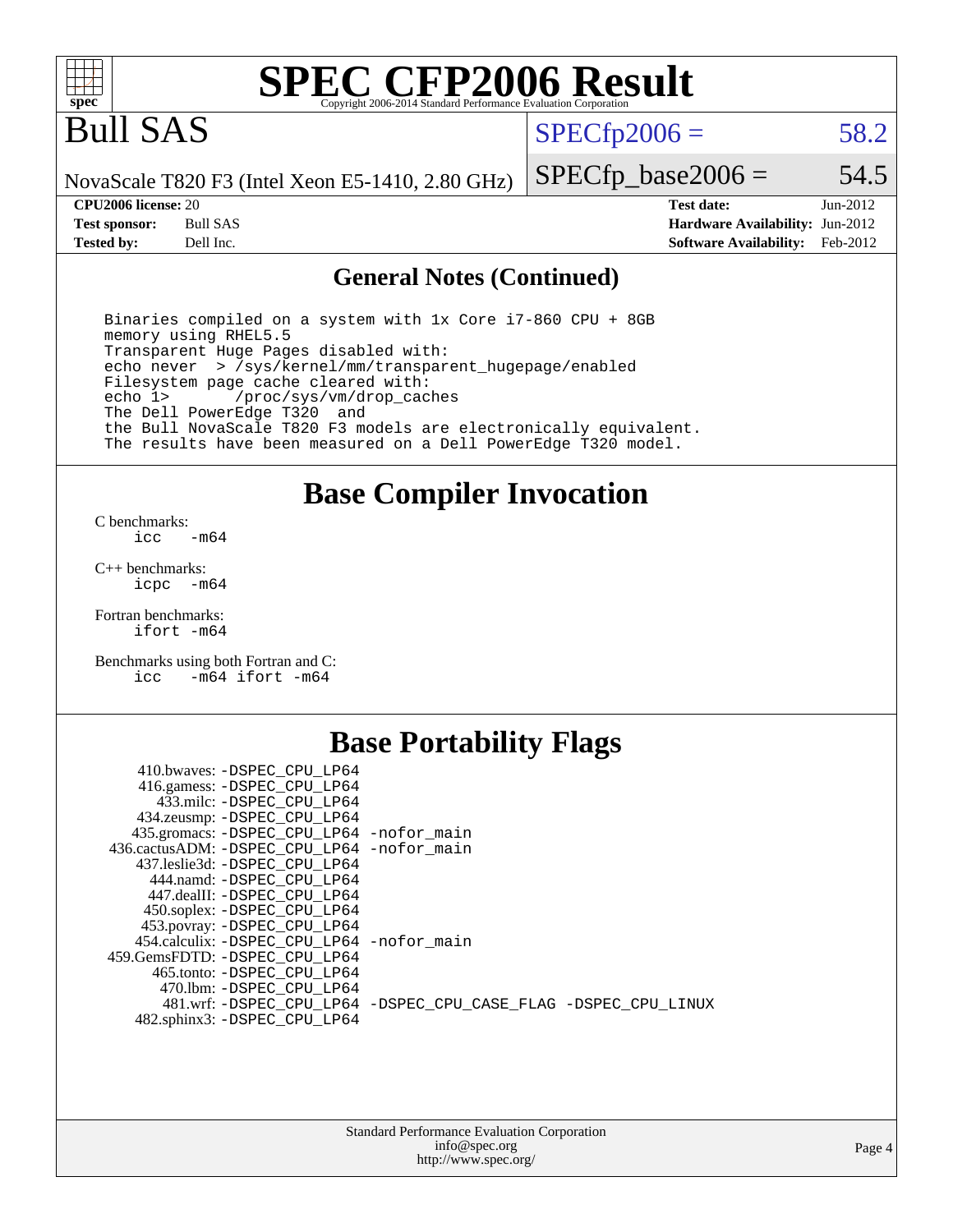

# **[SPEC CFP2006 Result](http://www.spec.org/auto/cpu2006/Docs/result-fields.html#SPECCFP2006Result)**

# Bull SAS

 $SPECTp2006 = 58.2$ 

NovaScale T820 F3 (Intel Xeon E5-1410, 2.80 GHz)

**[Tested by:](http://www.spec.org/auto/cpu2006/Docs/result-fields.html#Testedby)** Dell Inc. **[Software Availability:](http://www.spec.org/auto/cpu2006/Docs/result-fields.html#SoftwareAvailability)** Feb-2012

 $SPECfp\_base2006 = 54.5$ **[CPU2006 license:](http://www.spec.org/auto/cpu2006/Docs/result-fields.html#CPU2006license)** 20 **[Test date:](http://www.spec.org/auto/cpu2006/Docs/result-fields.html#Testdate)** Jun-2012 **[Test sponsor:](http://www.spec.org/auto/cpu2006/Docs/result-fields.html#Testsponsor)** Bull SAS **[Hardware Availability:](http://www.spec.org/auto/cpu2006/Docs/result-fields.html#HardwareAvailability)** Jun-2012

# **[Base Optimization Flags](http://www.spec.org/auto/cpu2006/Docs/result-fields.html#BaseOptimizationFlags)**

[C benchmarks](http://www.spec.org/auto/cpu2006/Docs/result-fields.html#Cbenchmarks): [-xAVX](http://www.spec.org/cpu2006/results/res2012q3/cpu2006-20120730-23943.flags.html#user_CCbase_f-xAVX) [-ipo](http://www.spec.org/cpu2006/results/res2012q3/cpu2006-20120730-23943.flags.html#user_CCbase_f-ipo) [-O3](http://www.spec.org/cpu2006/results/res2012q3/cpu2006-20120730-23943.flags.html#user_CCbase_f-O3) [-no-prec-div](http://www.spec.org/cpu2006/results/res2012q3/cpu2006-20120730-23943.flags.html#user_CCbase_f-no-prec-div) [-static](http://www.spec.org/cpu2006/results/res2012q3/cpu2006-20120730-23943.flags.html#user_CCbase_f-static) [-parallel](http://www.spec.org/cpu2006/results/res2012q3/cpu2006-20120730-23943.flags.html#user_CCbase_f-parallel) [-opt-prefetch](http://www.spec.org/cpu2006/results/res2012q3/cpu2006-20120730-23943.flags.html#user_CCbase_f-opt-prefetch) [-ansi-alias](http://www.spec.org/cpu2006/results/res2012q3/cpu2006-20120730-23943.flags.html#user_CCbase_f-ansi-alias) [C++ benchmarks:](http://www.spec.org/auto/cpu2006/Docs/result-fields.html#CXXbenchmarks) [-xAVX](http://www.spec.org/cpu2006/results/res2012q3/cpu2006-20120730-23943.flags.html#user_CXXbase_f-xAVX) [-ipo](http://www.spec.org/cpu2006/results/res2012q3/cpu2006-20120730-23943.flags.html#user_CXXbase_f-ipo) [-O3](http://www.spec.org/cpu2006/results/res2012q3/cpu2006-20120730-23943.flags.html#user_CXXbase_f-O3) [-no-prec-div](http://www.spec.org/cpu2006/results/res2012q3/cpu2006-20120730-23943.flags.html#user_CXXbase_f-no-prec-div) [-static](http://www.spec.org/cpu2006/results/res2012q3/cpu2006-20120730-23943.flags.html#user_CXXbase_f-static) [-opt-prefetch](http://www.spec.org/cpu2006/results/res2012q3/cpu2006-20120730-23943.flags.html#user_CXXbase_f-opt-prefetch) [-ansi-alias](http://www.spec.org/cpu2006/results/res2012q3/cpu2006-20120730-23943.flags.html#user_CXXbase_f-ansi-alias) [Fortran benchmarks](http://www.spec.org/auto/cpu2006/Docs/result-fields.html#Fortranbenchmarks): [-xAVX](http://www.spec.org/cpu2006/results/res2012q3/cpu2006-20120730-23943.flags.html#user_FCbase_f-xAVX) [-ipo](http://www.spec.org/cpu2006/results/res2012q3/cpu2006-20120730-23943.flags.html#user_FCbase_f-ipo) [-O3](http://www.spec.org/cpu2006/results/res2012q3/cpu2006-20120730-23943.flags.html#user_FCbase_f-O3) [-no-prec-div](http://www.spec.org/cpu2006/results/res2012q3/cpu2006-20120730-23943.flags.html#user_FCbase_f-no-prec-div) [-static](http://www.spec.org/cpu2006/results/res2012q3/cpu2006-20120730-23943.flags.html#user_FCbase_f-static) [-parallel](http://www.spec.org/cpu2006/results/res2012q3/cpu2006-20120730-23943.flags.html#user_FCbase_f-parallel) [-opt-prefetch](http://www.spec.org/cpu2006/results/res2012q3/cpu2006-20120730-23943.flags.html#user_FCbase_f-opt-prefetch)

[Benchmarks using both Fortran and C](http://www.spec.org/auto/cpu2006/Docs/result-fields.html#BenchmarksusingbothFortranandC): [-xAVX](http://www.spec.org/cpu2006/results/res2012q3/cpu2006-20120730-23943.flags.html#user_CC_FCbase_f-xAVX) [-ipo](http://www.spec.org/cpu2006/results/res2012q3/cpu2006-20120730-23943.flags.html#user_CC_FCbase_f-ipo) [-O3](http://www.spec.org/cpu2006/results/res2012q3/cpu2006-20120730-23943.flags.html#user_CC_FCbase_f-O3) [-no-prec-div](http://www.spec.org/cpu2006/results/res2012q3/cpu2006-20120730-23943.flags.html#user_CC_FCbase_f-no-prec-div) [-static](http://www.spec.org/cpu2006/results/res2012q3/cpu2006-20120730-23943.flags.html#user_CC_FCbase_f-static) [-parallel](http://www.spec.org/cpu2006/results/res2012q3/cpu2006-20120730-23943.flags.html#user_CC_FCbase_f-parallel) [-opt-prefetch](http://www.spec.org/cpu2006/results/res2012q3/cpu2006-20120730-23943.flags.html#user_CC_FCbase_f-opt-prefetch) [-ansi-alias](http://www.spec.org/cpu2006/results/res2012q3/cpu2006-20120730-23943.flags.html#user_CC_FCbase_f-ansi-alias)

# **[Peak Compiler Invocation](http://www.spec.org/auto/cpu2006/Docs/result-fields.html#PeakCompilerInvocation)**

[C benchmarks](http://www.spec.org/auto/cpu2006/Docs/result-fields.html#Cbenchmarks):  $\text{icc}$  -m64

[C++ benchmarks:](http://www.spec.org/auto/cpu2006/Docs/result-fields.html#CXXbenchmarks) [icpc -m64](http://www.spec.org/cpu2006/results/res2012q3/cpu2006-20120730-23943.flags.html#user_CXXpeak_intel_icpc_64bit_bedb90c1146cab66620883ef4f41a67e)

[Fortran benchmarks](http://www.spec.org/auto/cpu2006/Docs/result-fields.html#Fortranbenchmarks): [ifort -m64](http://www.spec.org/cpu2006/results/res2012q3/cpu2006-20120730-23943.flags.html#user_FCpeak_intel_ifort_64bit_ee9d0fb25645d0210d97eb0527dcc06e)

[Benchmarks using both Fortran and C](http://www.spec.org/auto/cpu2006/Docs/result-fields.html#BenchmarksusingbothFortranandC): [icc -m64](http://www.spec.org/cpu2006/results/res2012q3/cpu2006-20120730-23943.flags.html#user_CC_FCpeak_intel_icc_64bit_0b7121f5ab7cfabee23d88897260401c) [ifort -m64](http://www.spec.org/cpu2006/results/res2012q3/cpu2006-20120730-23943.flags.html#user_CC_FCpeak_intel_ifort_64bit_ee9d0fb25645d0210d97eb0527dcc06e)

## **[Peak Portability Flags](http://www.spec.org/auto/cpu2006/Docs/result-fields.html#PeakPortabilityFlags)**

Same as Base Portability Flags

# **[Peak Optimization Flags](http://www.spec.org/auto/cpu2006/Docs/result-fields.html#PeakOptimizationFlags)**

[C benchmarks](http://www.spec.org/auto/cpu2006/Docs/result-fields.html#Cbenchmarks):

433.milc:  $-x$ AVX(pass 2)  $-p$ rof-gen(pass 1)  $-p$ po(pass 2)  $-03$ (pass 2) [-no-prec-div](http://www.spec.org/cpu2006/results/res2012q3/cpu2006-20120730-23943.flags.html#user_peakPASS2_CFLAGSPASS2_LDFLAGS433_milc_f-no-prec-div)(pass 2) [-prof-use](http://www.spec.org/cpu2006/results/res2012q3/cpu2006-20120730-23943.flags.html#user_peakPASS2_CFLAGSPASS2_LDFLAGS433_milc_prof_use_bccf7792157ff70d64e32fe3e1250b55)(pass 2) [-static](http://www.spec.org/cpu2006/results/res2012q3/cpu2006-20120730-23943.flags.html#user_peakOPTIMIZE433_milc_f-static) [-auto-ilp32](http://www.spec.org/cpu2006/results/res2012q3/cpu2006-20120730-23943.flags.html#user_peakCOPTIMIZE433_milc_f-auto-ilp32) [-ansi-alias](http://www.spec.org/cpu2006/results/res2012q3/cpu2006-20120730-23943.flags.html#user_peakCOPTIMIZE433_milc_f-ansi-alias)

 $470$ .lbm: basepeak = yes

 482.sphinx3: [-xAVX](http://www.spec.org/cpu2006/results/res2012q3/cpu2006-20120730-23943.flags.html#user_peakOPTIMIZE482_sphinx3_f-xAVX) [-ipo](http://www.spec.org/cpu2006/results/res2012q3/cpu2006-20120730-23943.flags.html#user_peakOPTIMIZE482_sphinx3_f-ipo) [-O3](http://www.spec.org/cpu2006/results/res2012q3/cpu2006-20120730-23943.flags.html#user_peakOPTIMIZE482_sphinx3_f-O3) [-no-prec-div](http://www.spec.org/cpu2006/results/res2012q3/cpu2006-20120730-23943.flags.html#user_peakOPTIMIZE482_sphinx3_f-no-prec-div) [-unroll2](http://www.spec.org/cpu2006/results/res2012q3/cpu2006-20120730-23943.flags.html#user_peakCOPTIMIZE482_sphinx3_f-unroll_784dae83bebfb236979b41d2422d7ec2) [-ansi-alias](http://www.spec.org/cpu2006/results/res2012q3/cpu2006-20120730-23943.flags.html#user_peakCOPTIMIZE482_sphinx3_f-ansi-alias) [-parallel](http://www.spec.org/cpu2006/results/res2012q3/cpu2006-20120730-23943.flags.html#user_peakCOPTIMIZE482_sphinx3_f-parallel)

Continued on next page

Standard Performance Evaluation Corporation [info@spec.org](mailto:info@spec.org) <http://www.spec.org/>

Page 5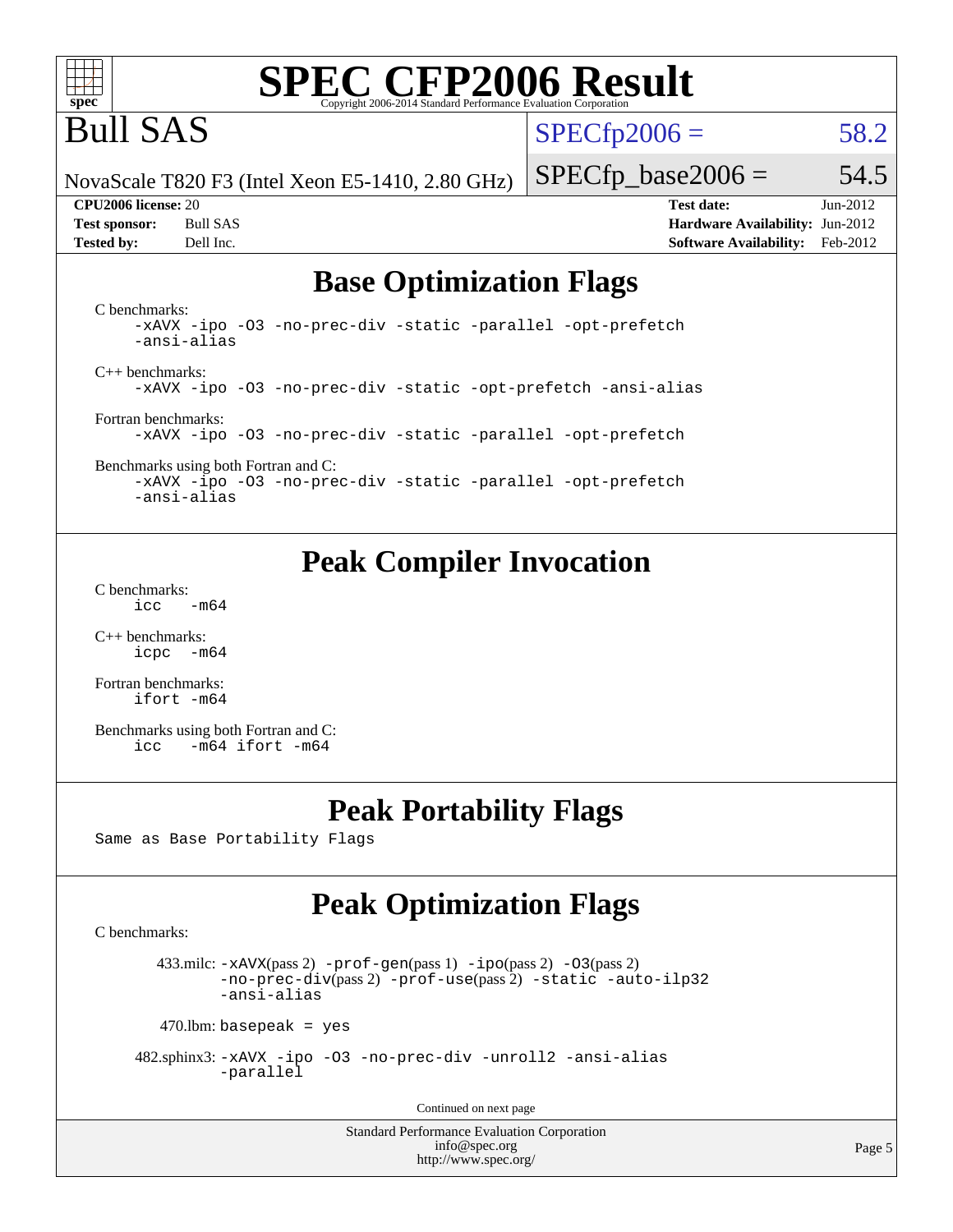

# **[SPEC CFP2006 Result](http://www.spec.org/auto/cpu2006/Docs/result-fields.html#SPECCFP2006Result)**

 $SPECfp2006 = 58.2$  $SPECfp2006 = 58.2$ 

NovaScale T820 F3 (Intel Xeon E5-1410, 2.80 GHz)

 $SPECTp\_base2006 = 54.5$ 

Bull SAS

**[CPU2006 license:](http://www.spec.org/auto/cpu2006/Docs/result-fields.html#CPU2006license)** 20 **[Test date:](http://www.spec.org/auto/cpu2006/Docs/result-fields.html#Testdate)** Jun-2012 **[Test sponsor:](http://www.spec.org/auto/cpu2006/Docs/result-fields.html#Testsponsor)** Bull SAS **[Hardware Availability:](http://www.spec.org/auto/cpu2006/Docs/result-fields.html#HardwareAvailability)** Jun-2012 **[Tested by:](http://www.spec.org/auto/cpu2006/Docs/result-fields.html#Testedby)** Dell Inc. **[Software Availability:](http://www.spec.org/auto/cpu2006/Docs/result-fields.html#SoftwareAvailability)** Feb-2012

# **[Peak Optimization Flags \(Continued\)](http://www.spec.org/auto/cpu2006/Docs/result-fields.html#PeakOptimizationFlags)**

```
C++ benchmarks: 
        444.namd: -xAVX(pass 2) -prof-gen(pass 1) -ipo(pass 2) -O3(pass 2)
               -no-prec-div(pass 2) -prof-use(pass 2) -fno-alias
               -auto-ilp32
       447.dealII: basepeak = yes
      450.soplex: basepeak = yes
      453.povray: -xAVX(pass 2) -prof-gen(pass 1) -ipo(pass 2) -O3(pass 2)
               -no-prec-div(pass 2) -prof-use(pass 2) -unroll4 -ansi-alias
Fortran benchmarks: 
      410.bwaves: -xAVX -ipo -O3 -no-prec-div -opt-prefetch -parallel
               -static
      416.gamess: -xAVX(pass 2) -prof-gen(pass 1) -ipo(pass 2) -O3(pass 2)
                -no-prec-div(pass 2) -prof-use(pass 2) -unroll2
               -inline-level=0-scalar-rep--static
      434.zeusmp: basepeak = yes
      437.leslie3d: basepeak = yes
  459.GemsFDTD: -xAVX(pass 2) -prof-gen(pass 1) -ipo(pass 2) -O3(pass 2)
               -no-prec-div(pass 2) -prof-use(pass 2) -unroll2
               -inline-level=0 -opt-prefetch -parallel
        465.tonto: -xAVX(pass 2) -prof-gen(pass 1) -ipo(pass 2) -O3(pass 2)
               -no-prec-div(pass 2) -prof-use(pass 2) -inline-calloc
               -opt-malloc-options=3 -auto -unroll4
Benchmarks using both Fortran and C: 
     435.gromacs: basepeak = yes
 436.cactusADM: basepeak = yes 454.calculix: -xAVX -ipo -O3 -no-prec-div -auto-ilp32 -ansi-alias
        481.wrf: basepeak = yes
```
The flags files that were used to format this result can be browsed at <http://www.spec.org/cpu2006/flags/Intel-ic12.1-official-linux64.20111122.html> <http://www.spec.org/cpu2006/flags/Dell-Platform-Settings-V1.2-revA.20120410.00.html>